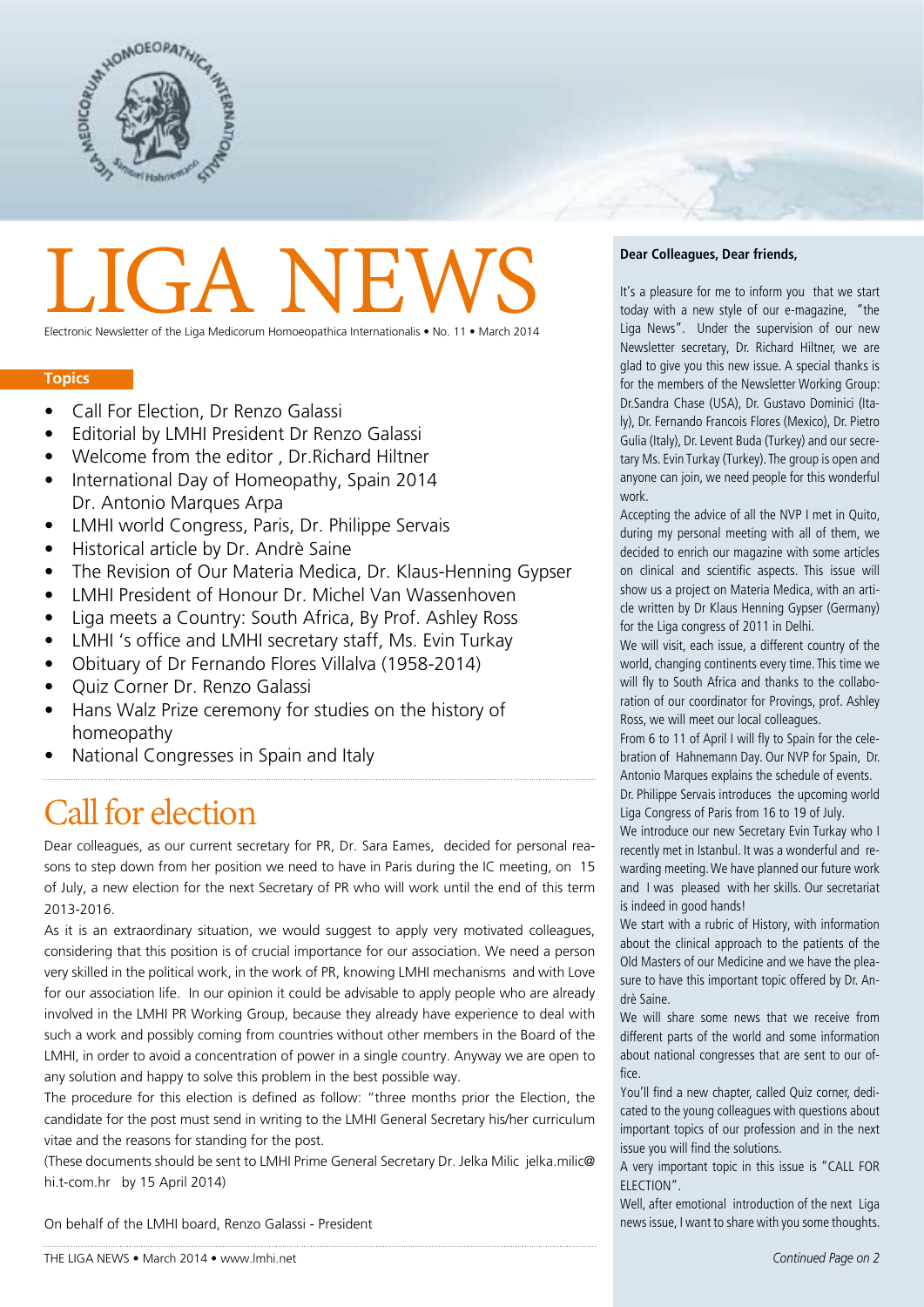



## **Welcome from the Editor**

Dear colleagues, as the new Editor of the LMHI Newsletter, I wish to thank the last Editor, Carolyn Geiser. Her expertise, devotion and love of homeopathy were prominent and were much enjoyed by all at the LMHI.

Welcome to the new Secretary of the LMHI, Evin Turkay who will be an excellent replacement.

Much thanks must also be given to our enthusiastic and well informed President, Renzo Galassi.

One of the most important goals of this LMHI Newsletter will be to continue the excellence of Hahneman by emphasizing the holistic knowledge of the Organon, Chronic Diseases and the Materia Medica Pura . We must always realize that Hahneman considered the human being in regard to analyzing the importance of the ethical, moral, mental, emotional and physical aspects.

Another goal will be to distribute the LMHI Newsletter to a larger number of Health Professionals. This will be done by obtaining the email addresses from each National Vice-President of many organizations and persons in the various medical fields. The Executive Committee and the International Committee will be discussing the feasibility of obtaining donations for the Newsletter as well as the LIGA Letter. The LMHI Newsletter will help in whatever way to work with the projected LMHI new goals and programs which will be delineated by Renzo Galassi.

Looking forward to any suggestions from my colleagues. Hope to see you all in Paris. All the best.

Dr. Richard Hiltner

Over the last months I had the possibility to exchange ideas and communication with colleagues from every corner of the world. I have to say that although we have a wonderful Homeopathic fellowship, I can realize that in many cases the spirit and the Love for our Medicine has changed. I love to read old Homeopathic magazines and the lives and biographies of our old Masters. They were so fond of their work and so involved in the study of the Medicine that could allow them to cure the sufferers, that nothing else was important. The group of Homeopathic colleagues was considered as a big family. Also in case of competition among doctors in the same town, there was a great solidarity in difficult situations. Two giants of our Medicine like Constantine Hering and Adolph Von Lippe, working in the same town and in a sort of competition, when they would fall ill they ran to the house of the other to give relief with a well chosen remedy. Once Dr Hering had a very painful attack of hemorrhoids that confined him to bed. Dr. Lippe ran to his house and after a careful study, prescribed Causticum, one dose, and admonished him to await the action for three days. Hering fell into a sweet sleep, lasting several hours, from which he awakened well. Once Dr. Lippe was greatly prostrated by an attack of typhoid fever. The great Dr. Henry N. Guernsey was afraid he wouldn't be able to help him and repaired to Dr. Hering who said: "Dr. Lippe must not die yet, I will go with you to visit him." For over an hour, with book in hand, he applied his great mind to the case and finally declared Silicea to be the remedy. Dr. Lippe was soon cured!

This is the spirit that has to push our fraternity! Run to the bed of our ill brother.

Metaphorically we can see this run to the bed of our ill colleague, as the help that we can give to our colleagues from countries with political, cultural or financial difficulties. For this purpose the Liga was created. For this reason the members of the Liga's board are working several hours per day, trying to reach the most unfortunate colleagues, trying to do something for all of them. Our association was founded to reach every corner of the world, all the sons of Hahnemann together to help each other with Love, sharing our knowledge and using our welfare coming from our homeopathic work also to help the less successful ones. This is Love. Selflessness. Balance. Too many times, over the last months, I have heard colleagues closing themselves in selfish consideration, with no desire to participate in our global project, closing the door to the request of help from our brothers. I hope to see a better attitude in the near future, I hope that our wise ancestors will inspire us to do our best for our fellow creatures.

I want to close my editorial with a thought about our Master Hahnemann. In three months we will be in Paris, the last stop of his long "trip". In spite of his old age, he was able to give impulse there to his scientific life. He had an extraordinarily successful clinical period there and left us some astonishing innovations, first of all the sixth edition of the Organon, the LM/Q potencies etc. I want to invite all of you to approach the date of the Congress with a sort of spiritual preparation. Especially the youngest colleagues, try to read from now to that date the last edition of Hahnemann's Organon, in order to better judge the papers that will be presented in Paris, in order to understand if the principles of Hahnemannian Medicine are respected or completely forgotten. We, as sons and daughters of Hahnemann, have



the enormous responsibility to preserve the spirit and the truth of this unique way of curing the sufferers. We mustn't forget his advice to "Imitate him in the best possible way". Good bye until the next issue, I hope in two months, a big hug,

I alam<sup>1</sup>

Dr. Renzo Galassi – LMHI President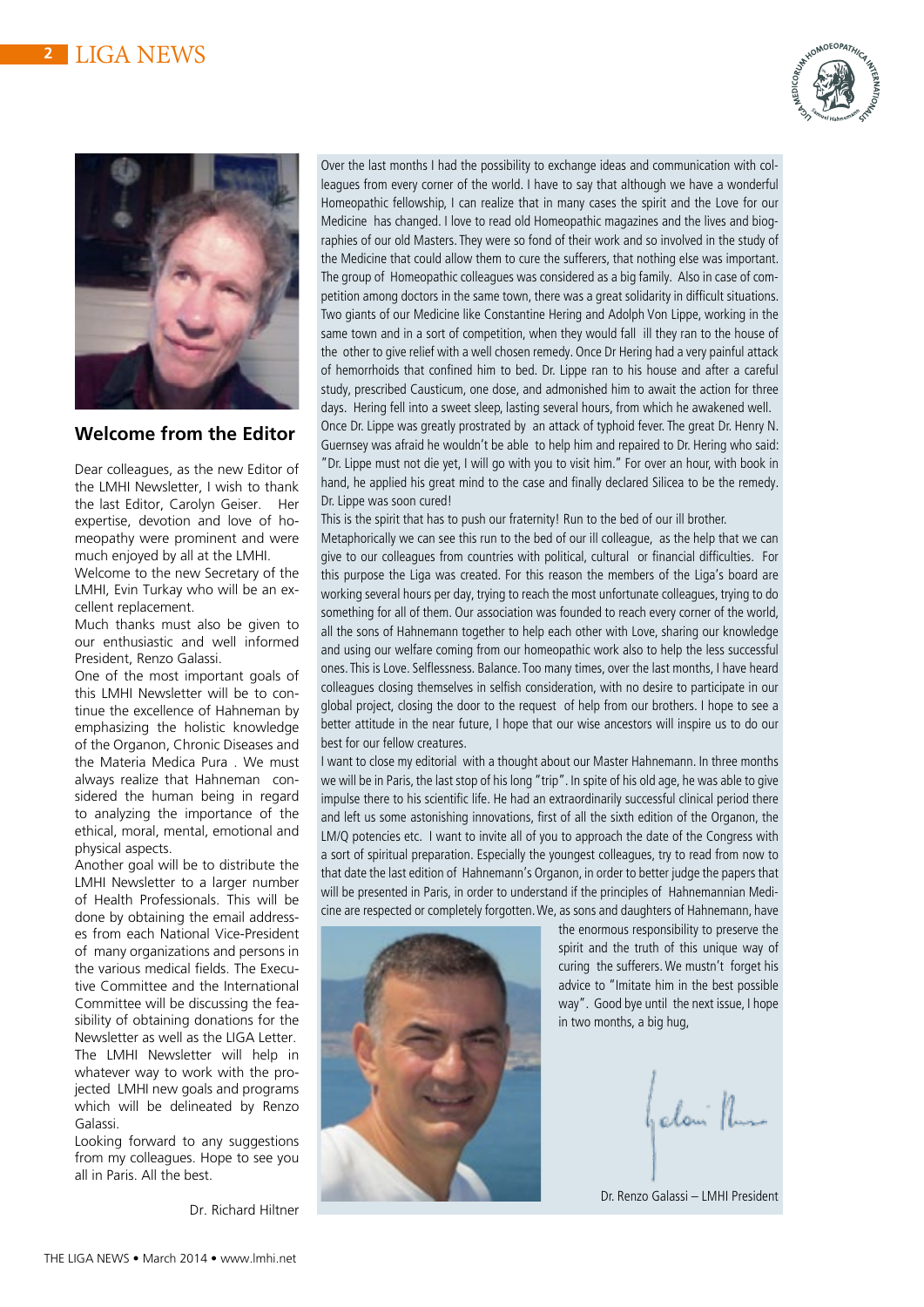*Dr. Antonio F. Marqués Arpa.* 

*NVP Spain LMHI.*

## **<sup>3</sup>** LIGA NEWS

**LMHI2014.org** 

69thLMHI Congress 2014

16th to July 19th 2014

Homoeopathy on the me

The whole community of French homeopathic doctors invite you to the: 69th Congress of Liga Medicorum Homoeopathica Internationalis in Paris! From July 16th to July 19th 2014, at the "Palais des Congrès"

LMHI Congress 2014 Organizing Committee: Claude Binard, Philippe Servais, François Gassin, Yves Maillé

Congress Website: Presentation, registration, abstracts, registration, newsletter subscription, ... www.lmhi2014.org

Central Theme of the Congress: Homoeopathy on the move Strategies and criteria for healing Are there for you, Homoeopaths, various levels of healing? Which strategies are you applying in your practice?

It is for you a unique opportunity to meet homeopathic doctors from the whole world and to share your knowledge and expertise.

We rely on all of you for carrying on this debate.

Therefore, many clinical cases will be presented according to various methodologies.

This Congress, focusing on the clinical approach, will allow us to listen to the experience and strategic vision of the main actors of present day homoeopathy.

The mission of the annual LMHI Congress is to gather homeopaths from the whole world. This is our wish and our objective.

PS: Inhabitants of low to upper-middle income countries (and members of LMHI) can register at a preferential fee.

## 2014. International Day of Homeopathy. Spain

For this year, Spain will be the host country and we are organizing a program of activities in more than twenty cities.

The first official events will be in Seville (7th), Barcelona (8th), Madrid (9th) and Tenerife (10th). Dr. Renzo Galassi, President of the LMHI, will participate in all of them, and Dr. Thomas Peinbauer will participate in Madrid too. In Tenerife, 10th, there will be a public Conference in which the President of the Canary Parliament will participate.

The support for Spain as a host country by the LMHI and the solidarity demonstrated by the ECH are very convenient at this moment, because it reappears public and governmental events related with Homeopathy. Moreover, it is important to mention that now it is a moment in which all the Spanish homeopathic associations are very united.

> Antonio F. Marqués Arpa. NVP Spain LMHI.





6/19, July 2014



7-10 April 2014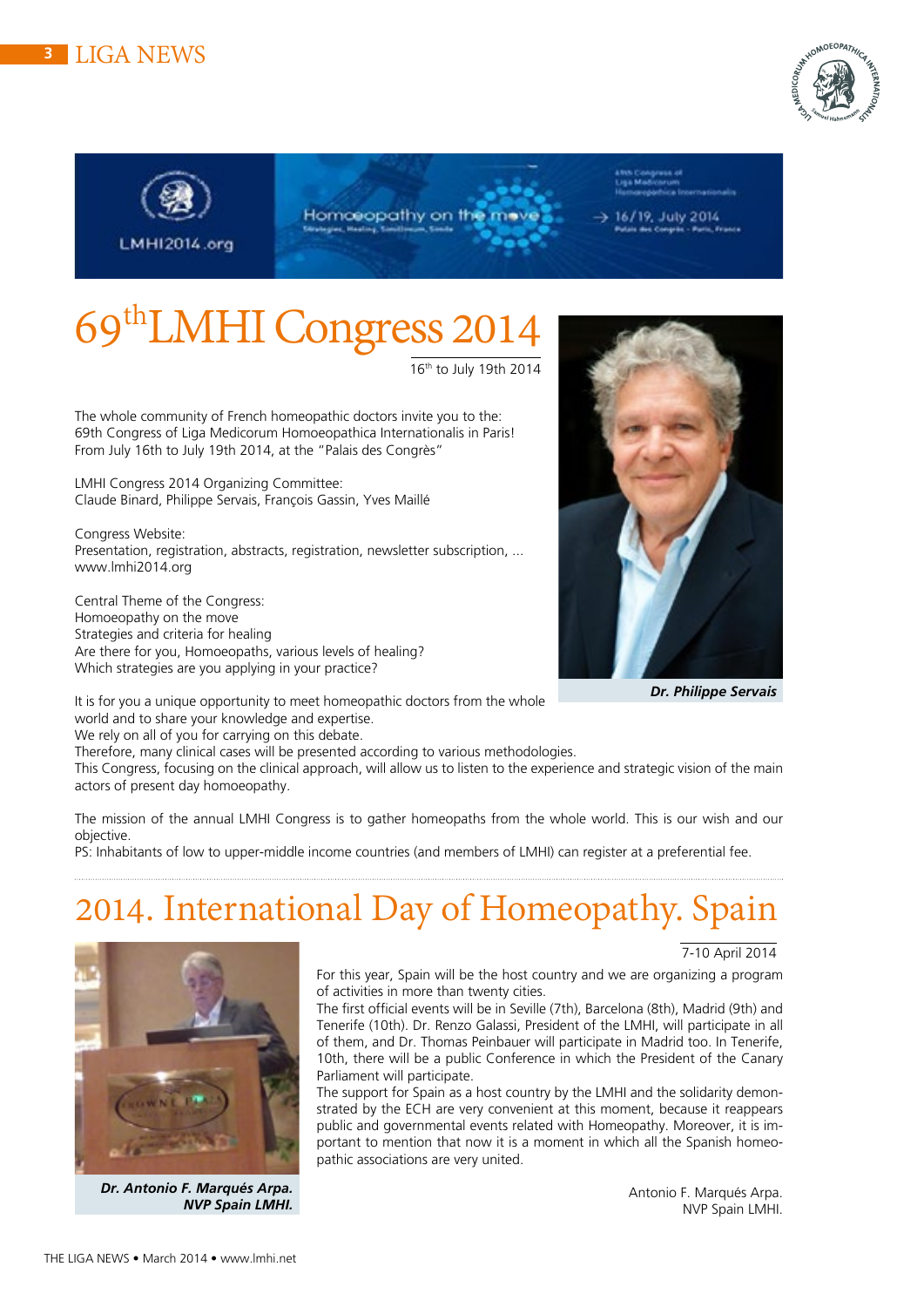

## A Letter from Hahnemann

The following letter from Hahnemann is part of a long series of letters he wrote to the same patient between 1793 and 1805. It is interesting to note that Hahnemann provided many advises to this 40 year-old patient who would eventually live to the ripe age of 92. Conrad Wesselhoeft, who translated this letter, commented, "Was not this a triumph of a physician whose advice to a patient was to live calmly in order to attain old age?" Even though

Hahnemann was only 44 years old when he wrote this letter he was obviously and already a very wise man. I retain the following six remarkable sentences from this letter:

- 1."… a worried mind destroys the body."
- 2."If you are a philosopher, you may become healthy, and live to be old."
- 3."Enjoyment, peaceful mental and bodily enjoyment, that is what man is created for upon earth; and only to toil hard enough to procure this enjoyment, but not make a slave of himself."
- 4."One who can keep calm and cool, and can take things easily, will better accomplish his object; he will live more quietly and healthfully, and grow old. At the same time, a calm person of this kind may sometimes succeed in giving a much more favorable turn to his worldly affairs by a single lucky hit, or a serious original thought, than would be likely to occur to a busybody who never allows himself to collect his wits."
- 5."You will not be a man until you have first acquired a certain degree of equanimity, coolness, and careless indifference.
- 6."Thus one day follows another with measured pace, until the last day of great old age puts an end to your wellspent life, and you are permitted to awake as calmly in the other world as you lived calmly in this."

Just imagine if we, as well as our patients, would learn to seek equanimity in every step of our lives. Remember what Pierre Schmidt would tell his students, "If you are only, you are not," or in other words, if you only study homeopathy you can't be a good homeopath.

#### Hamburg, July 27, 1800

My DEAR MR. \_\_\_, It is true that I am about to remove to Hamburg, but it need not trouble you. If you do not object to a few groschen of postage, I shall be at your service there with my advice. By simply addressing me at Hamburg, the postman will know how to find me.

But now I must tell you that you are pursuing: the best



*Dr. André Saine*

motives, he acts in opposition to nature, and his body declines and deteriorates; especially in the case of a body already weakened. Finish in two weeks whatever you cannot finish in one. Those who will not wait cannot be so unfair as to expect you miserably to drag yourself to the brink of the grave by toil, and to make a widow of your wife and orphans of your children. You are injured not alone by working more rapidly and by greater bodily exertion, but far more by the greater mental strain; for a worried mind destroys the body. If you do not provide yourself with a goodly store of equanimity (a motto: first live for yourself, and then for others), your recovery will not amount to much. When you are buried, people will still wear clothes; though, perhaps, not so tastefully made, yet they will make themselves comfortable.

course for the recovery of your health, and that most obstacles to that end have been removed. But one obstacle still remains, and this has caused your last relapse. Man (that is, the very destructible mechanism of man) in this world is not intended to overwork himself, nor to go beyond the measure of his strength by exaggerating the rate of his activity. If he does so, either from ambition or avarice, or from other good or evil

But if you are a philosopher, you may become healthy, and live to be old. Do not listen to vexatious talk. If any thing is too hard for you, do not attempt it. If they hurry you, go slowly, and laugh at foolish people who seek your misfortune. Finish only what you can do with ease. Do not trouble yourself about what you cannot accomplish.

Our temporal circumstances are not improved by rushing work; for, if you use up all you gain in that way, you will have nothing left after all. Economy in cutting down every thing superfluous (of which the hardest worker often enjoys the least) places us in a position to live in greater comfort, that is, more rationally, carefully, naturally, cheerfully, calmly, and healthfully. This would certainly be more to our credit, and a much wiser course, than the breathless hurry and tension of our nerves far beyond their natural endurance, destroying the most valuable treasure of our lives,—a cheerful disposition and good health.

Be wiser, my dear sir, and be sure to think first of yourself, and let all other considerations be of secondary importance. Even if people should: by attacking your sense of honor, endeavor to compel you to go beyond your strength of mind and body, do not, for God's sake, allow yourself to be cajoled to act against your own interest. Turn a deaf ear to all attempts to bribe you by praise, and keep cool as you go along leisurely and calmly, like a wise and sensible man. Enjoyment, peaceful mental and bodily enjoyment,—that is what man is created for upon earth;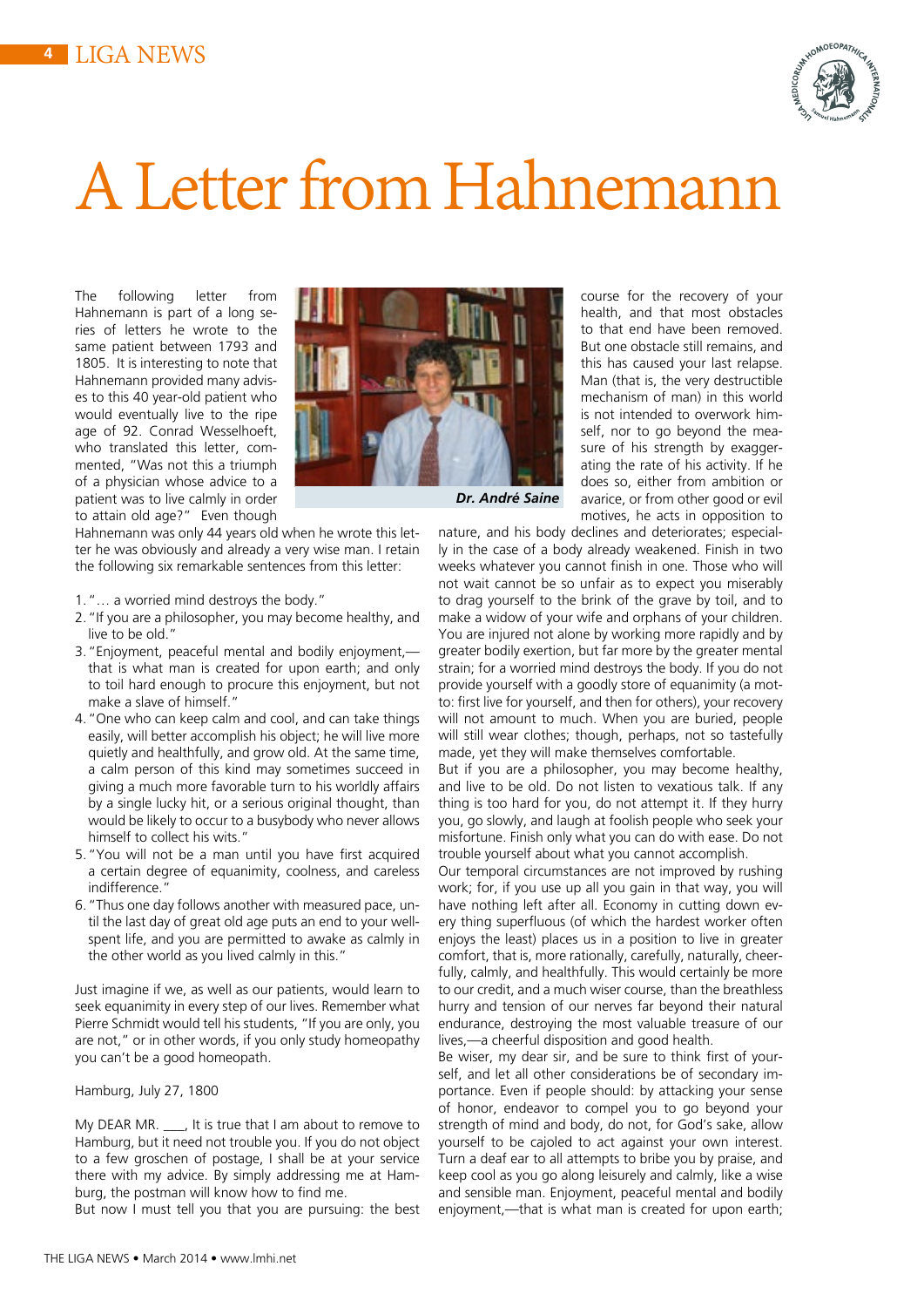

and only to toil hard enough to procure this enjoyment, but not to make a slave of himself.

The covetous hurry and strife of blind humanity in pursuit of wealth and position, and its eagerness to win favors, are the ordinary causes of ruin of our true welfare; and these are the common causes of the early decline and premature death of many young people.

One who can keep calm and cool, and can take things easily, will better accomplish his object; he will live more quietly and healthfully, and grow old. At the same time, a calm person of this kind may sometimes succeed in giving a much more favorable turn to his worldly affairs by a single lucky hit, or a serious original thought, than would be likely to occur to a busybody who never allows himself to collect his wits.

Mere swiftness is not endurance. You will not be a man until you have first acquired a certain degree of equanimity, coolness, and careless indifference. Possessing these, you will be astonished to see how your health improves while obeying the other directions. For then your blood will flow gently through your arteries, without pressure or heat; no frightful dreams will disturb your nerves when you have gone to sleep without nervous excitement. Free from cares, you will awake in the morning without anxiety concerning the manifold duties of the day. What do you care, as long as the joy of living takes precedence in your mind? Refreshed, you will begin your moderate task, and at mealtimes nothing (neither rush of blood, nor cares, nor deep thought) will prevent you from enjoying to your heart's content whatever the good Giver of life has provided for you. Thus one day follows another with measured pace, until the last day of great old age puts an end to your well-spent life, and you are permitted to awake as calmly in the other world as you lived calmly in this.

Now, my dear Mr. \_\_\_, is not this wiser and more reasonable? Do not trouble yourself about those restless people who in their self-destructiveness are ruthlessly and murderously waging war against themselves. Let them be fools if they want to; but take a wiser course yourself, and do not suffer me to preach worldly wisdom to you in vain. I have your welfare at heart.

Farewell. Follow my precepts, and even in the midst of happiness,

think of Dr. S. Hahnemann

P.S. — Even if you had your last two groschen in your pocket, you should be happy and cheerful. Providence guides our steps and permits us to find compensation for losses. How much do we mortals need in order to live to replenish our strength with food and drink, and to protect our bodies against cold and heat? We need scarcely more than good courage; the rest of less necessary comforts are then obtained without much trouble. A wise man needs but little. Strength which is saved needs not to be replaced by medicines.

*This series of letters was published by Dr. Bernard Schuchardt in 1886 (Briefe Hahnemann's an einen Patienten: aus den Jahren 1793-1805. Bisher noch nicht veröffentlicht. Mit Einleitung und Anmerkungen herausgegeben von Bernhard*  Schuchardt. Tübingen: Laupp, 1886.). The one reproduced here was undated. *However, as Hahnemann move to Hamburg about in September of 1799, we can assume that it was written in the summer of 1799.* 

*Samuel Hahnemann. A letter of Hahnemann. Translated by Dr. Conrad Wesselhoeft. New England Medical Gazette 1887; 22: 104-107.*

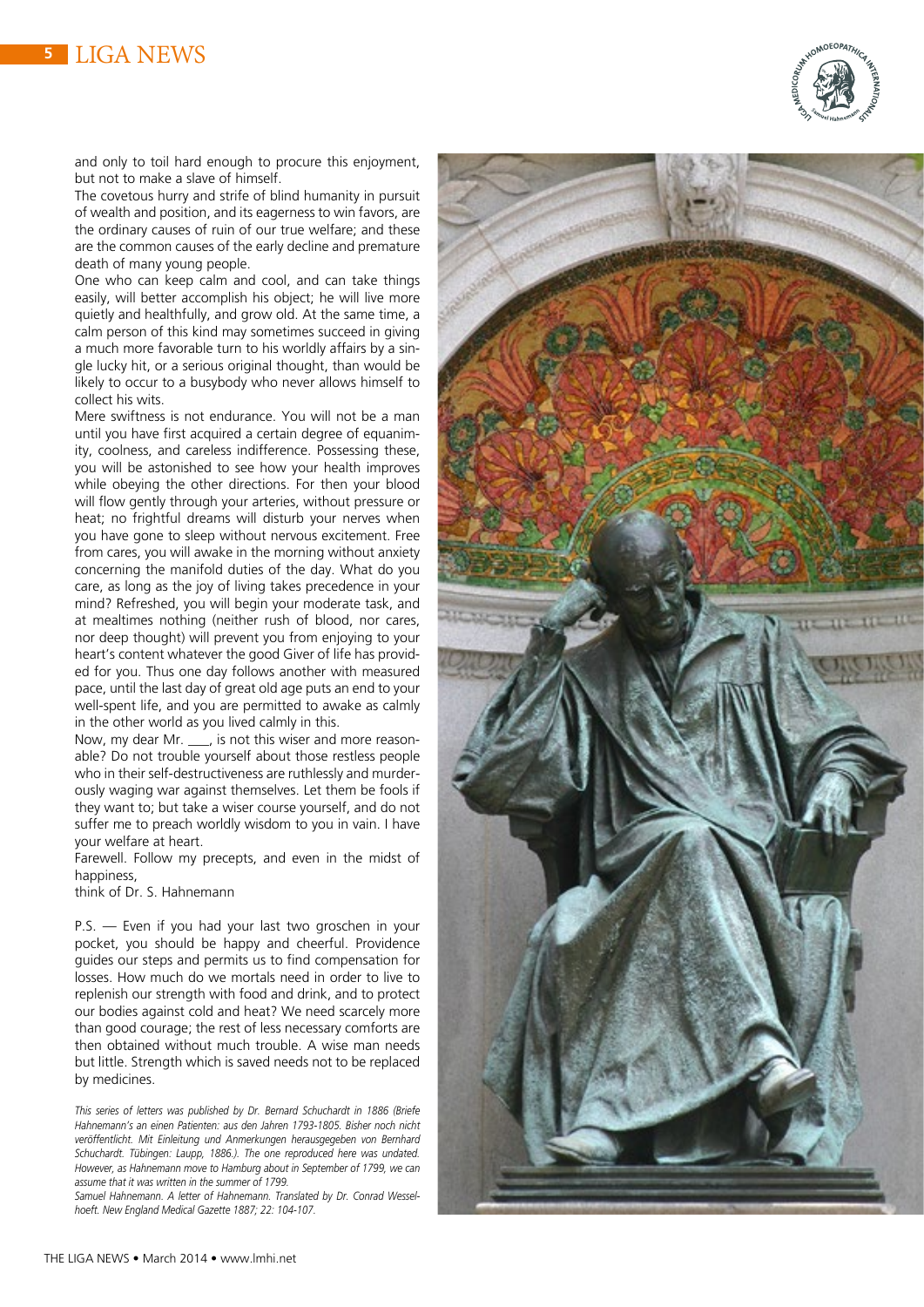

## The Revision of Our Materia Medica

It was to the great Constantin Hering (1800-1880) to found the AMERICAN INSTITUTE OF HOMOEOPATHY in 1844. He did this for one major reason, and that was the revision of the materia medica. Why did that seem necessary to him in an early stage of homoeopathy more than one and a half centuries ago? Because even in those days with a very limited number of provings and clinical experiences no practitioner had access to all these data brought forth in homoeopathy. Clinical symptoms available from case-histories and provings were spread over a vast number of monographs and periodicals. There was no central work for the practitioner containing everything.

Can you imagine the situation of today? Later about that - we will proceed step by step in chronological order.

What was available regarding primary source material on materia medica in 1844? The term "primary source material" refers to the very first publication of provings as well as of clinical symptoms. It is not used for any shortcut extractions of proving or clinical symptoms. The latter are called secondary, and to give an example for these we could mention the "Synoptic Key" of Boger, the "Lectures on Materia Medica" by Dunham, Farrington or Kent, the "Key-notes" of Allen, Guernsey or Nash, the "Comparative Materia medica" of Gross or Roberts, and many others. Of course all of them have their place in homoeopathy: They are valuable for the student, for acquiring a basic knowledge of materia medica, and to the advanced prescriber for a synopsis of characteristic symptoms of the various remedies.

In regard to the revised materia medica we always refer to primary sources. Going back concerning those to the time of Hering in 1844 - what was available to him? Regarding monographs we find Hahnemanns "Materia Medica Pura" first published exactly 200 years ago, his "Chronic Diseases", and the "Materia Medica Pura" of Hartlaub (1895 - 1939) and Trinks (1800 - 1868) in three volumes. Furthermore periodicals containing provings and clinical cases started their circulation. To mention the first with the date of their start of distribution they were

- in Germany the "Archives of the Homoeopathic Healing Art" (1822),
- in Italy the "Effemeridi di Medicina Omiopatica" (1829)
- in Switzerland the "Bibliothèque Homoéopathique" (1832),
- in France the "Journal de la Médecine Homoéopathique" (1833),
- in the United States the "Correspondenzblatt" in German language and the "American Journal of Homoeopathy" (both in 1835).

Up to 1844 almost 50 different periodicals were distributed in various countries. Some were continued for only a few



*Dr. Klaus-Henning Gypser, MD*

years but others for 20 years or more, covering from 200 to more than 500 pages annually. As all of them contained a large number of provings and clinical observations, Hering was facing the following problems:

1. No practitioner had access to all these works;

2. But even if a physician had most of them in his library he would have to consult many of these works for even one patient, because many remedies had more than one proving.

3. Nobody could gather and use clinical confirmations or pure clinical symptoms, because they were hidden in thousands of reported clinical cases. And even if one attempted the immense effort to find these clinical symptoms for even one remedy in all the available periodicals, these periodicals often lacked proper indexes. So this undertaking was impossible.

Therefore Hering decided

- to collect everything from its primary sources as mentioned before,
- to arrange the symptoms properly, and
- to publish everything in many volumes for the use of the practitioner.

To cut a long story short: Hering failed in this just as T.F. Allen (1837 - 1902) did when he founded the MATERIA MEDICA ASSOCIATION together with one of the Wesselhoeft's in 1889 for the purpose of revising the materia medica. Of course both, Hering and Allen, had published a collection in ten volumes each: "The Guiding Symptoms of Our Materia Medica" (1870 - 1891) and "The Encyclopaedia of Pure Materia Medica" (1875 - 1879). Unfortunately both have their disadvantages:

1. They were incomplete even in the year of publication regarding enclosed provings;

2. Both have their mistakes in regard to translation;

3. The "Guiding Symptoms" contain short-cuts of the proving symptoms causing many mistakes;

4. The "Encyclopaedia" is lacking clinical experiences.

So what is the present position of homoeopathy concerning its materia medica? Is there a fundamental difference for the practitioner of Hering´s time and today? No there is not, in spite of many more publications and even in spite of many different software systems. The number of homoeopathic periodicals worldwide increased from about 50 in 1844 to more than 700 nowadays. They include hundreds of thousands of clinical cases and many provings as well. Furthermore a great number of books containing provings and clinical cases have been published. Who can make use of all that information and have quick access to it in daily practice? Nobody.

Why not? Because no practitioner has at his disposal a library covering all this. And even if he would have, how could he find the proper information immediately to solve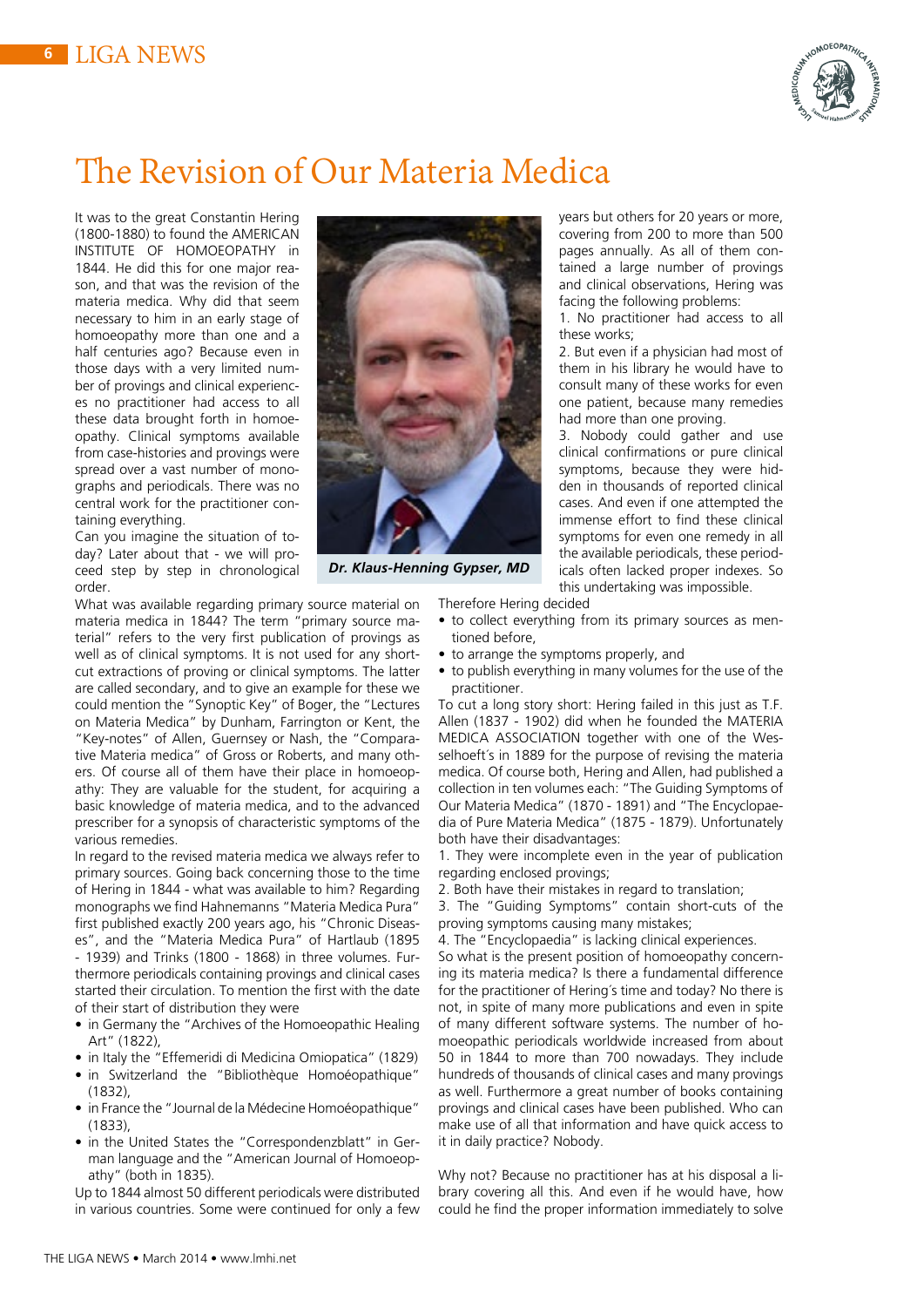

In the younger days it was to the late Georg von Keller (1919 - 2003) of Tübingen, Germany, to take up this task. He collected a large homoeopathic library and started to extract all proving and clinical symptoms of a certain remedy from monographs and periodicals. Of course he used primary source material only, because all secondary materials contain short-cuts, omissions, alterations and mistakes. The first monograph he published was about Kreosote in 1973. 13 more monographs followed until 1987 - finishing with Kalium carbonicum covering 523 pages.

Being a disciple of Keller beginning in 1978 he taught the speaker all about the procedure in compiling his work. Consequently a project was started by the orator in 1982 listing all homoeopathic journals worldwide from the beginnings of homoeopathy until the present time. This was published under the title "Bibliotheca Homoeopathica" in 1984. The idea was to establish an overview regarding the periodicals that had to be checked for provings and clinical cases. By doing so the planned revision of our materia medica would be comprehensive and all-inclusive in its basis.

In the following years four main steps were done:

1. To build up a homoeopathic library having direct access to all necessary sources. To my own collection were added the collections of Keller, Ellithorp (1946-2004) and P.S. Krishnamurty. At present it totals about 9.000 volumes.

2. To develop a proper scheme of arrangement of the symptoms, a system for references and a lay-out for print. 3. To index monographs and periodicals with the names of remedies for the purpose of localising required provings and case-histories.

4. To verify the accuracy of this procedure to index and arrange the collected symptoms. The drug chosen for that was Dulcamara being of middle size. By the way it probably was the first homoeopathically prescribed drug in India for the cure of Maharaja Ranjit Singh of Lahore by Johann Martin Honigberger (1795 - 1869) in 1839.

The first public announcement of the project was done 20 years ago at the LIGA CONGRESS in Cologne, Germany, with a speaker´s paper entitled "The State of the Homoeopathic Materia medica". Making the international homoeopathic community aware of the problems of our tools and the consequences in daily practice was difficult. In those days the belief in the infallibility of our instruments was great. One even had the impression almost nobody at all considered the question whether there might be mistakes for example in our repertories leading to wrong prescriptions. But anybody following the advice of Hahnemann properly should not rely upon repertories exclusively for prescriptions but compare the symptoms of the patient carefully with the primary text of provings or clinical symptoms. To cite from Hahnemann´s "Chronic



Diseases" (p. 121):

"With great consciousness [...] the Homoeopath [...] should investigate first the whole state of the patient [...] and then he should carefully find out in the work on Chronic Diseases as well as in the work on Materia Medica Pura a remedy covering in similarity [...] and for this purpose he should not be satisfied with any of the existing repertories - a carelessness only too frequent; for these books are only intend to give light hints as to one or another remedy that might be selected but they can never dispense him from making the research at the first fountain heads. He who does not take the trouble of treading this path in all [...] diseases, [...] but contents himself with the vague hints of the repertories in the choice of a remedy [...] does not deserve the honourable title of a genuine Homoeopath, but is rather be called a bungler."

Here we have to remember Hahnemann´s intention in regard to therapy: He was in great despair concerning the state of traditional medicine because with its instruments it was impossible in any given case to predict the result. The uncertainty of old school treatment affected Hahnemann deeply and finally led him to the discovery of homoeopathy. Regardless of all opinions and theories in the end, one has to find the remedy covering the patient´s symptoms as exactly as possible. Therefore the practitioner has to rely upon tools being as reliable as possible.

The project of the revision of the homoeopathic materia medica is realized at the GLEES ACADEMY OF HOMOEO-PATHIC PHYSICIANS. Furthermore this institution is dedicated to the post-graduate teachings of homoeopathy for beginners as well as for the advanced. Drawing mainly from this group, about 20 colleagues is putting this project into effect. The steps that have been done and are to be done for each remedy are the following:

1. A listing was made containing mainly those remedies included in Bönninghausen´s "Therapeutic Pocket Book" or having a good ranking in the speaker´s statistics of successfully prescribed remedies in his clinic. By doing so there was an outcome of about 120 remedies. Using them about 95 per cent of prescriptions in an average clinic is covered. This is the first group of remedies to be tackled, studied, and revised in the first step of the project. Each co-worker is free to take up the remedy he wants.

2. In the library of the ACADEMY several assistants collect the source material. They have to check a great many indexes for each remedy to locate all its provings and clinical cases. These primary publications are photocopied, affixed with bibliographic references and collected in a document file - one for each remedy. Depending upon the remedy this procedure requires many weeks or even months. Finally the document file is handed over to the colleague who selected that remedy for revision.

3. Every colleague has been provided with the software specially written for our project. Furthermore he got an introduction how to put the symptoms into the data base. While doing so colleagues get continuous support by e-mail or telephone as most of them live in Germany.

4. When completed, proof-reading is done three times - by the colleague who put in the data, by another colleague, and finally by myself. Then it goes to print.

Generally one volume is dedicated to one remedy. Exceptionally two remedies are put into one volume if each of them consists of a small number of symptoms only.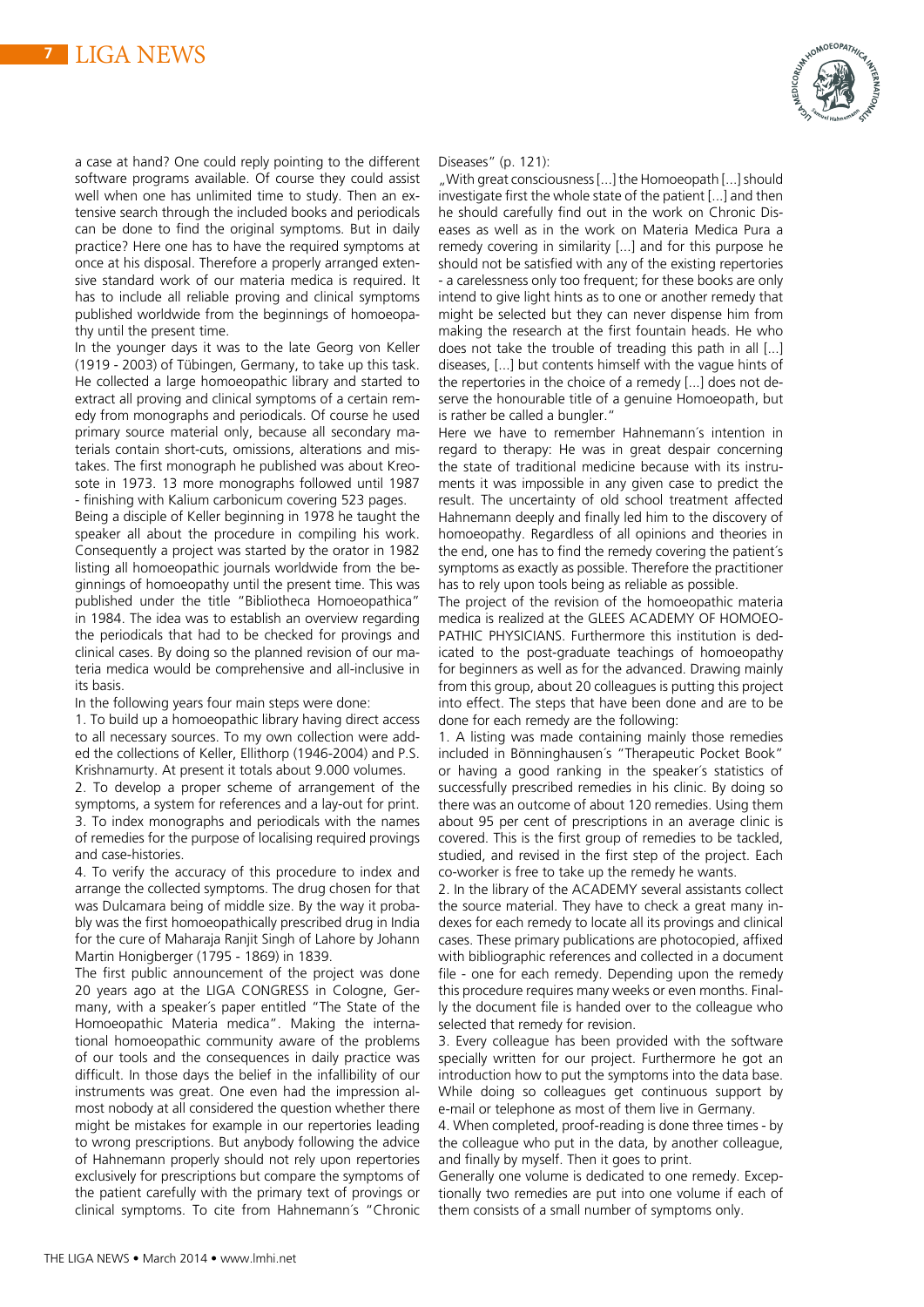

The arrangement of the symptoms follows the tradition of the head to toe scheme. It starts with mind, which is followed by sensorium, internal and external head, and it ends with sweat, fever and pulse. Many chapters have subdivisions such as internal head being further divided into brain, sides, forehead, temples, vertex and occiput.

The symptoms in each chapter or sub-chapter are alphabetically arranged and numbered in sequence. In this way symptoms can be easily located using the marginal list of numbers counted in groups of five which is the way Hahnemann numbered symptoms in "Materia Medica Pura" and "Chronic Diseases".

Each symptom has abbreviated bibliographic references. In this way every symptom will show its precise source in the literature.

Symptoms of clinical origin are put into square brackets. Consequently the practitioner can make his decision as to which class of symptom - proving or clinical - he likes to base his prescription on.

In the second part of each monograph an extensive bibliography points to the literature used and that which has been considered but not used with comments.

To give an idea of the number of symptoms of certain remedies: Agaricus - 2.257 (three times more than in "Chronic Diseases"); Causticum 3.355 (more than double that in "Chronic Diseases"); Mezereum - 1.854 (three times more than in "Chronic Diseases").

At present 28 remedies have been published with a total number of 34.564 symptoms. 21 are in preparation at this time. Simultaneously a so-called hand-book is composed dividing all symptoms into their elements regarding the idea of a complete symptom. This is the basis of the new repertory which is in outline form currently. It will be published when the first step is completed, that is when about 120 remedies are finished. After that the second step will cover again about 120 remedies of somewhat less importance, and so on.

One day the revised materia medica will also be available as software program fulfilling the requirements of our age. Summarizing it can be said: The revised materia medica includes all accessible and reliable symptoms from provings, toxicological sources and clinical cases found in the international homoeopathic literature from the beginnings of homoeopathy until today. The arrangement of the symptoms serves the needs of the practitioner, and the exact bibliographic references allow checking any entry. This compilation can grow as the homoeopathic materia medica grows. This standard work can be used for further elaborations concerning special repertories or materiae medicae. Up to now the work is available in German language only. But the speaker is confident the international homoeopathic community can participate one day using a translated English edition.

I am thankful to the Family-Ernst-Wendt-Foundation of Germany for supporting the revision, furthermore to Dr. Daniel Cook of Dallas/Texas for reading the manuscript and making suggestions.

#### *Dr. Klaus-Henning Gypser, MD*

*Schaeferei 22*

*56653 Glees • Germany E-mail: drgypser@gleeser-akademie.de www.mmrh.info*

## LMHI President of Honour

**Dr Jacques IMBERECHTS President of LMHI 1998-2001**



On August 7, 1930, Dr. Imberechts was born in Gembloux, Belgium, a small town of 7,000 inhabitants at that time.

He is the founder of the Homoeopathia Europea & Internationalis group (HEHI) especially dedicated to proving and clinical verification in the seventies.

And stay an infatiguable traveller, outstanding communicator in many languages, shepherd moralizer defending "good" homeopathy.

HEHI groups are everywhere from Europe to America (North and South) and named with remedy names (Staphysagria group, Calcarea group, Petroleum group etc.). He is also the initiator of the Cli-Fi-Col project dedicated to the collection of homeopathic clinical data aimed at further clinical verification of the proving's homeopathic symptoms.

He was LMHI Belgian Vice-President for many years before being elected LMHI prime vice-president (1995).

He is co-founder of the European Committee for Homeopathy (ECH) and was also president of ECH during a while.

He is member of the G.I.R.I. (international research group about high diluted medicines).

He was organizer of the LMHI congress in 1972 (Brussels) and in spite of him co-organizer of the LMHI congress 2008 in Belgium (Ostend). The central topic in of the 2008 LMHI congress was, of course, "clinical verification of homeopathic symptoms".

As he always said when talking to homeopaths: "Do not forget to feed the cow which you are milking!"

Homeopathy takes always the first place in his live and he deserves the honour to be elected in Quito (2013) "President of Honour of the LMHI".

Many thanks Jacques, you are an example for all of us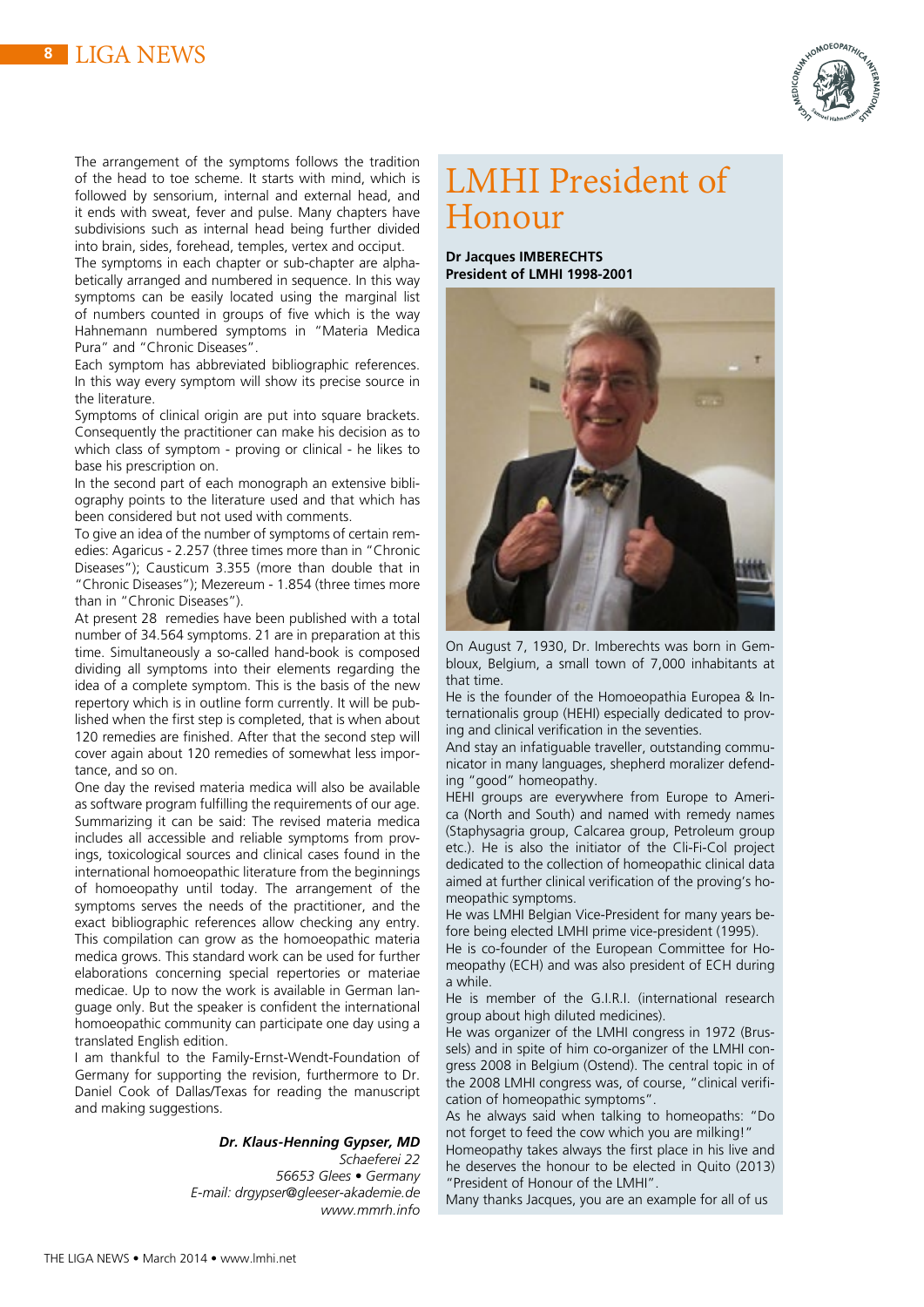

## Profile of Homoeopathy In South Africa

Having attended my first LMHI Congress in Amsterdam in 1998, it is indeed an honour to have been invited to present a brief overview of my recent award of an Associate Professorship and an insight into the training and practice of Homoeopathy in South Africa.

As South Africa's most senior homoeopathic academic, I have been engaged in academic and clinical teaching and supervision for 18 years. Over this period I have lectured in homoeopathic philosophy, materia medica, clinical homoeopathy, as well modules of herbal medicine, medical diagnostics and research methodology. In addition I have supervised, and continue to supervise, Master's level



**Professor Ashley Ross Chair: Committee for Provings** 

students in the on-campus clinic and three off-campus homoeopathic community clinics.

My engagement in research activities of various types is extensive, and over the period of my academic life I have participated in some form in all of the 25 homoeopathic provings that have been conducted at DUT, supervised 15 Master's students in proving research, and have presented a number of papers, most notably at LMHI congresses, relating to various aspects of this specific field of research endeavour. My very first LMHI presentation was of my Master's research into the NMR spectroscopy of homoeopathic Sulphur, in 1999 [Salvador, Brazil]. This study and 8 subsequent NMR studies, which I supervised, were described by Botha at the 2009 LMHI Congress [Warsaw. Poland]. In 2011 I completed a PhD in which I investigated the relationship of proving data to the scientific and traditional African understandings of medicinal plants. I currently serve of the editorial boards of two international homoeopathic journals and, as Chair of the LMHI Committee for Provings, I am currently actively engaged in the LM-HI-ECH collaborative project towards the harmonisation of the LMHI and ECH Proving Guidelines.

My involvement in professional and industrial activities over the past 18 years has been extensive and varied. I have served in various capacities on the statutory health council (AHPCSA) [Vice-Chair of Council and Chair of the Education Committee], professional association (HSA), and in more recent times the LMHI. I have served as Chair of a number of professional review panels, have been a member of multi-disciplinary committees of the South African National Department of Health, and have participated in homoeopathic exchange and teaching in India.

I have been the Head of the Department of Homoeopathy at the Durban University of Technology since January 2000. Within this role I have ensured the development of homoeopathic education and training in South Africa, facilitated the growth and exposure of homoeopathy within local communities, and raised the profile of Homoeopathy within the University and the higher education sector in general. In December 2013 I was awarded an Associate Professorship, in recognition of my academic achievements and my contribution to Homoeopathy, education and research. This award is a 'first', and represents a significant step in the acknowledgement of the quality of homoeopathic training in South Africa, and the calibre of South African homoeopathic physicians and researchers. I trust my recent appointment will serve to further enhance the growth and development of the profession in South Africa and the world.

#### **HOMOEOPATHIC TRAINING IN SOUTH AFRICA**

The training of homoeopaths in South Africa is somewhat unique, in that the 5-year full-time Master's degree programme (and one-year internship) [M.Tech.Hom] represents a synthesis of the traditional medical education and a traditional homoeopathic education. This hybrid curriculum arose from a need to produce medically-qualified homoeopathic graduates who were able to assume their role as primary-contact physicians, able to make a diagnosis and to refer, and accept referrals, from other medical doctors and specialists.

The curriculum is structured to include extensive exposure to the basic medical sciences of anatomy, physiology, pathology and diagnostics, including dissection of cadavers, orthodox pharmacology and ward rounds, in the first four years, whilst ensuring a deep formal study of homoeopathic philosophy, Organon and materia medica, and homoeopathic therapeutics throughout the curriculum. The curriculum includes mandatory completion of a Master's level research project on a homoeopathic topic. The M.Tech.Hom curriculum, which entitles the graduate the legal right to treat any condition in any person and to order any medical investigation and engage in referral to and from any medical professional, has been offered since 1989 at the Durban University of Technology (formerly Technikon Natal), and since 1994 at the University of Johannesburg (formerly Technikon Witwatersrand)

Any person wishing to prescribe homoeopathic medicine or practice Homoeopathy in South Africa must be registered as a homoeopathic practitioner with the Allied Health Professions Council of South Africa (AHPCSA). This includes medical practitioners (MBChB or MD) with a postgraduate homoeopathic qualification. All M.Tech.Hom graduates are required to complete a one-year internship prior to registration.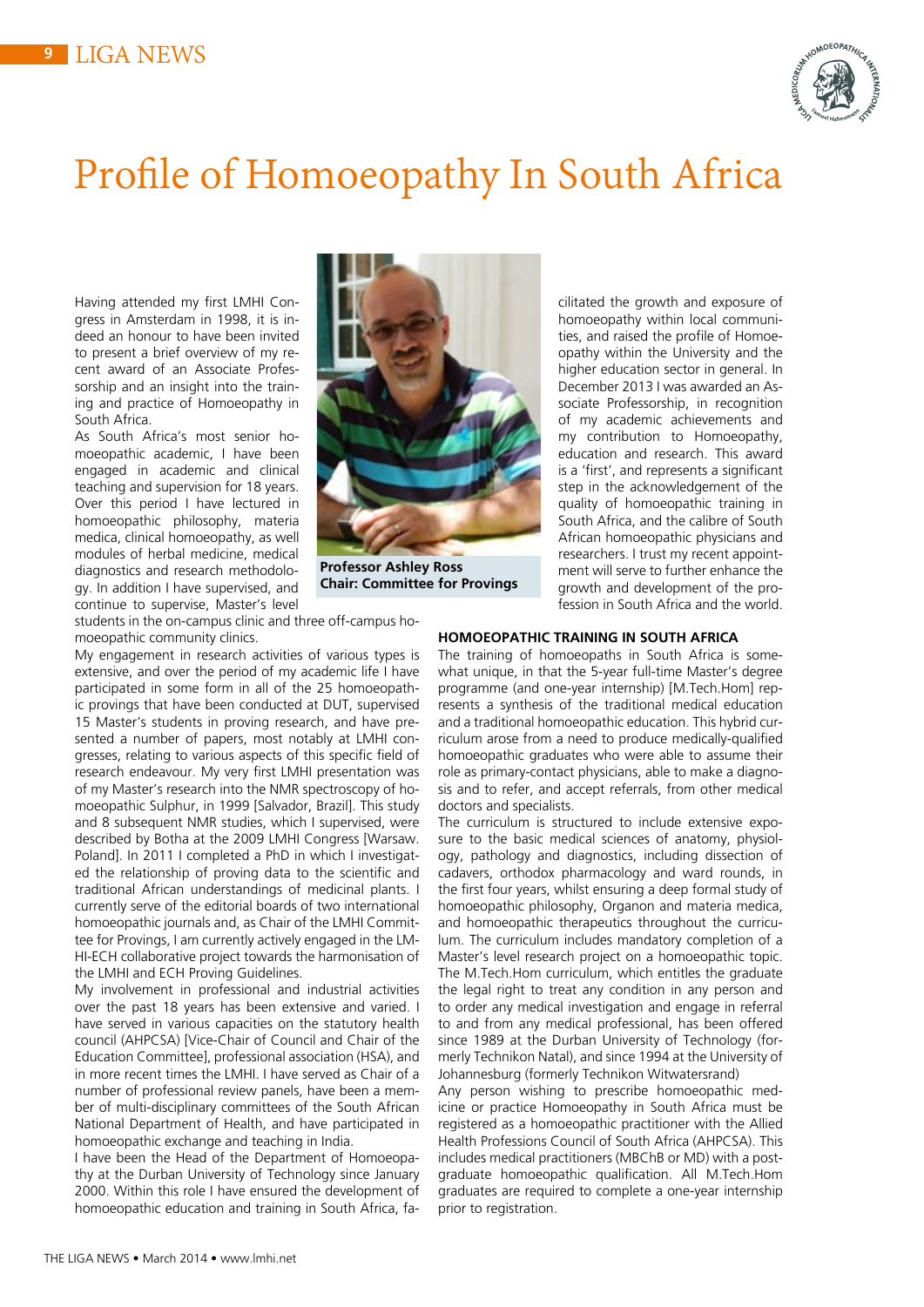



**The Allied Health Professions Council Of South Africa** The Allied Health Professions Council of South Africa (AH-PCSA) is a statutory health body established in terms of the Allied Health Professions Act, 63 of 1982, in order to regulate the practice of the diagnostic professions of Homoeopathy, Naturopathy, Phytotherapy, Chiropractic, Osteopathy, Chinese Medicine and Acupuncture, Ayurveda, and Unani-Tibb. The AHPCSA also regulates the therapies of Massage, Aromatherapy and Reflexology. The mandate of the AHPCSA is achieved through the office of the Registrar, a formerly constituted Council, and four professional Boards (one of which relates to the professions of Homoeopathy, Naturopathy and Phytotherapy [PBHNP]). At present both the Chair and Vice-Chair of the Council and the

Chair of the PBHNP are Homoeopathic doctors. The AHPC-SA website may be visited at www.ahpcsa.co.za.

#### **The Homoeopathic Association Of South Africa**

The Homoeopathic Association of South Africa (HSA) is a voluntary association recognised by the AHPCSA as the official representative of the homoeopathic profession in South Africa. The HSA is dynamic and actively engages with government, the Department of Health, the AHPCSA, medical insurers and other organisations and structures that influence the profession of homoeopathy. In 2011 the HSA was accepted as an institutional member of the LMHI. The HSA website may be visited at www.hsa.org.za.

## LMHI New Secretary's office and LMHI secretary staff



I was born and raised in Izmir, Turkey. I finished high school and university (9 Eylul University, English Teaching Faculty) in Izmir. Worked in the tourism field for 15 years. Traveled to many places. Stayed and worked in the States for a while. At the age of 40 decided to take a break in life and moved to countryside, and began to translate books, tv programs and series for NTV television and for different companies. And life leaded me to Liga at the beginning of 2014, I started to work as the secretary of a big family, and this really makes me happy and passionate for the things I will do for this association.



**Evin Turkay and Dr Renzo Galassi during the recent meeting in Istanbul.**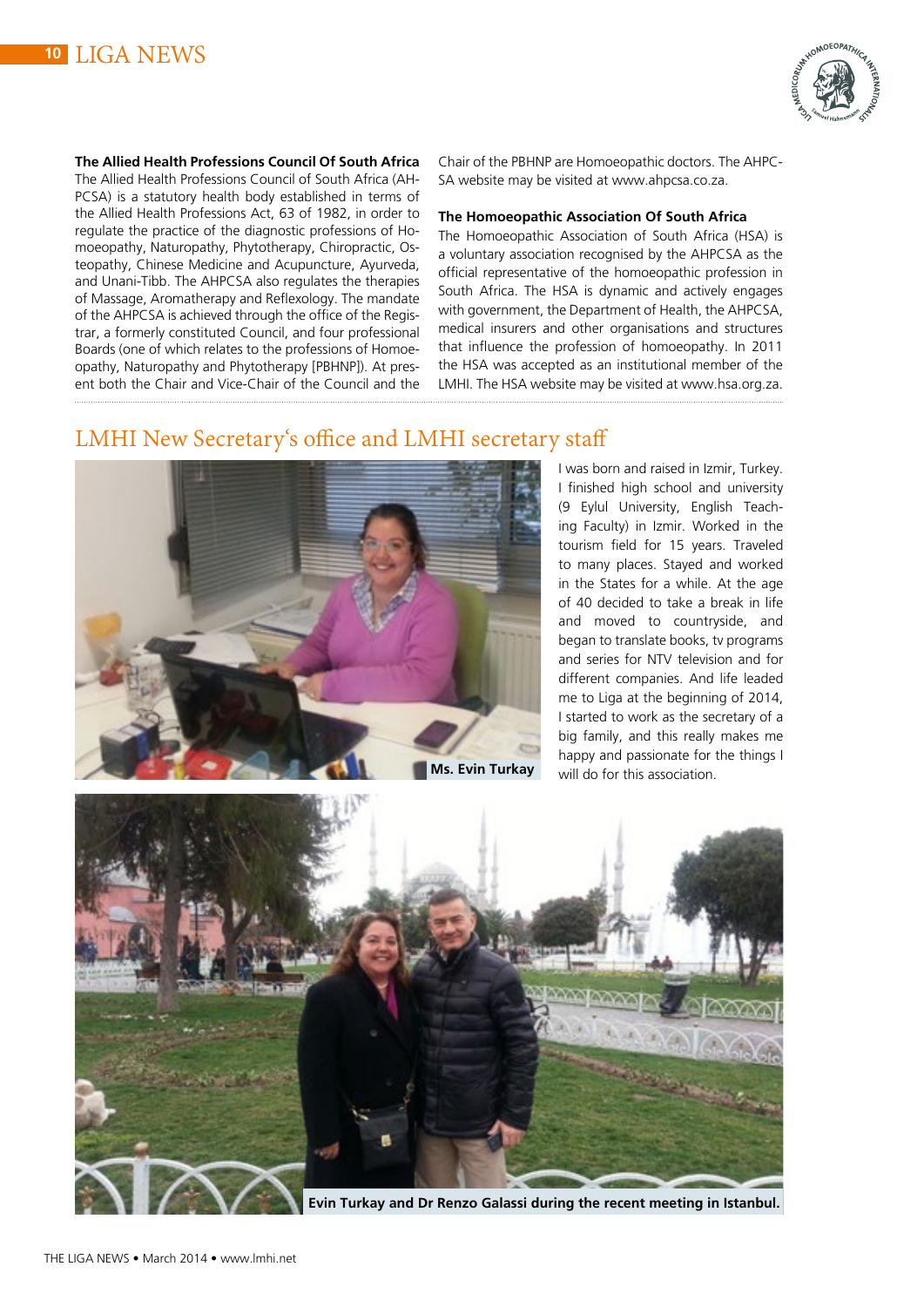

## Obituary of Dr. Fernando Flores Villalva. (1958- 2014)



**Dr. Fernando Flores Villalva**

We have received the sad news of the death on 10/2/2014 of our colleague from Ecuador, Dr.Fernando Flores Villalva. We met him in Quito as one of the organizers of the World Liga Congress last June 2013 and we could appreciate his kindness, his energy and his great knowledge.

He was born on 21/10/ 58, after the Medical degree he studied Homeopathy in Argentina and in his country. He was president and Academic director of the Ecuadorian Homeopathic Medical School. He wrote several books about LM potencies and new provings.

His wife Jeanett sent us these words:" You gathered the best of the Human being under the appearance of kindness, knowledge and Love and good example. Thanks for your fidelity to Homeopathy and your dedication to scientific research. You are and you will be a great enrichment for the current and next generations of Homeopathic doctors."

To the family of Fernando the condolences of all the world Homeopathic fraternity.

## QUIZ CORNER…….for the young colleagues, by Renzo Galassi

- 1. Which is the remedy when ……"if cold air or water chills him, his tongue gets lame, and even the jaws" (C.Hering)
- 2. and……..: "children don't want to be touched. They can't bear even to have you come near them" (Hering)
- 3. "frequent dreams of robbers in the house, and on awaking will not believe the contrary, till search is made" (Guernsey)
- 4. "unrefreshing soporuos sleep, with eyes half open; snoring during in- and expiration"
- 5. With the help of the Kent's repertory find the remedy for a case presenting the following symptoms: desire lemonade, in the morning she has a taste bitter, she feels worse in a warm room, her forehead is painful, as if it would burst, also if questioned the patient doesn't say what is happening, she doesn't answer.
- 6. If we find a patient with a headache with the following symptoms, which remedy we will prescribe? The pain settle over the left eye and are neuralgic in character. The pains are apt to follow the course of the sun, beginning in the morning, reaching the acme at noon, and generally subsiding at sunset. There is a sensation as if the head were open along the vertex. Worse from noise, jar or thinking.
- 7. In which paragraph of the Organon 6<sup>th</sup> edition Hahnemann states: "In no case under treatment is it necessary and therefore not permissible to administer to a patient more than one single, simple medicinal substance at one time. It is inconceivable how the slightest doubt could exist as to whether it was more consistent with nature and more rational to prescribe a single, simple medicine at one time in a disease or a mixture of several differently acting drugs. It is absolutely not allowed in homoeopathy, the one true, simple and natural art of healing, to give the patient at one time two different medicinal substances".
- 8. According to Hahnemann teachings in the 6<sup>th</sup> edition of the Organon, what we have to do if the patient, taking the remedy every day in LM/Q potency, feels an aggravation of his condition?
- 9. Which remedy comes to our mind if we find a patient with the following mental symptoms? There is great indifference and torpidity of mind; the patient is disinclined to answer questions; he is in a stupor, unconscious of all that goes on around him, but when roused he is fully conscious; he feels home-sickness and is ill from the effects of grief.
- 10. Hahnemann gives for this remedy the following symptoms: 136 redness of the cheeks, sensible and visible, during the whole day, without thirst and without shuddering, for several days. 88 – the eyes are obscured while reading 34 – headache when shaking the head, with vertigo. 19 great weakness of memory during his peevishness; he had to think quite a while before he could remember anything. 250 in the hepatic region, stitches, when walking 598 – exuberance of ideas does not allow him to sleep after midnight 646 – heat perspires very readily during every, even slight, movement. 377 – fit of coughing, as if from a cold or over-sensitiveness of the nervous system, as soon as the least member of the body becomes cool.

*Answers will be on the next issue of Liga News.*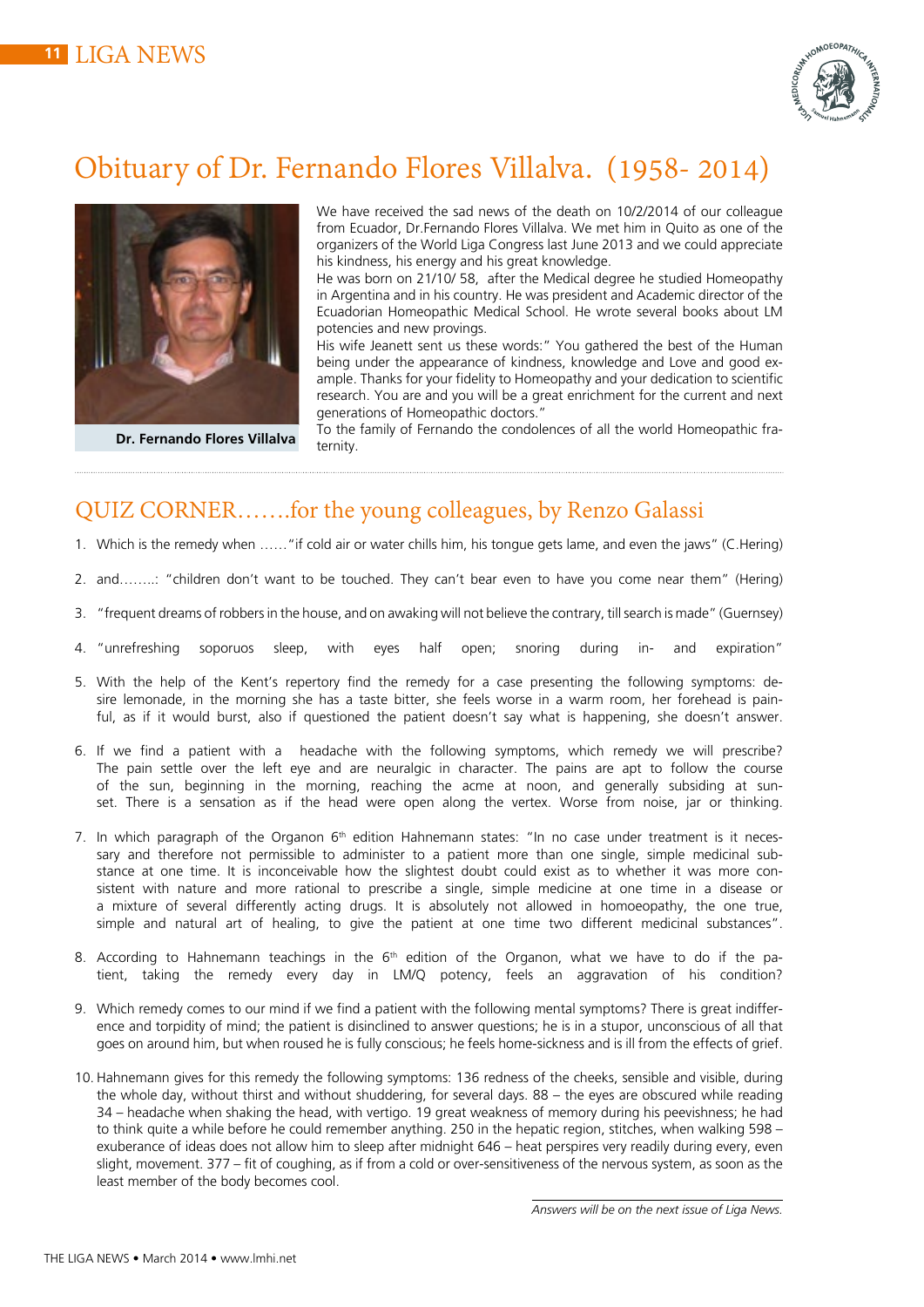

## Hans Walz Prize Ceremony for Studies on The History of Homeopathy

The Hans Walz Prize of 1,500 euros for work on the history of homeopathy in 2013 went to Dr. Viktoria Vieracker and to the historian Felix von Reiswitz. The Institute for the History of Medicine of the Robert Bosch Foundation has awarded the internationally ausgelobten prize since 2003. Its goal is to promote research into the history of homeopathy outside the Institute and to recognize outstanding work in this area. It was awarded at a ceremony on 6 December 2013.

Viktoria Vieracker analyzed in her dissertation "nosodes and sarcodes" the introduction and development of two groups of homeopathic medicines in the first half of the 19th Century. The second prizewinner Felix von Reiswitz investigated in his work "Globulizing the hospital ward" comparing the development of two homeopathic hospitals in Madrid and London in the 19th Century.

The prize is financed by funds from the Hans Walz Foundation that has been operational since 1985 as a dependent foundation under the auspices of the Robert Bosch Foundation. Hans Walz (1883-1974) was a close colleague of Robert Bosch Elder and long-time CEO of Robert Bosch, Ltd. and Supervisory Board member of the Stuttgart Homeopathic Hospital Ltd. He dedicated his life both professionally and personally to homeopathy.

(This article was taken from the website: http://www.igmbosch.de/content/language1/html/11207.asp]



**It represents from left to right Prof. Dr. Robert Jütte (Director of the Institute), prize winners Dr. Viktoria Vieracker and Dr. Felix Stefan von Reiswitz, Prof. Dr. Martin Dinges (Deputy-Director of the Institute), Wolfgang Chur (Board of directors of the Robert Bosch Stiftung)**